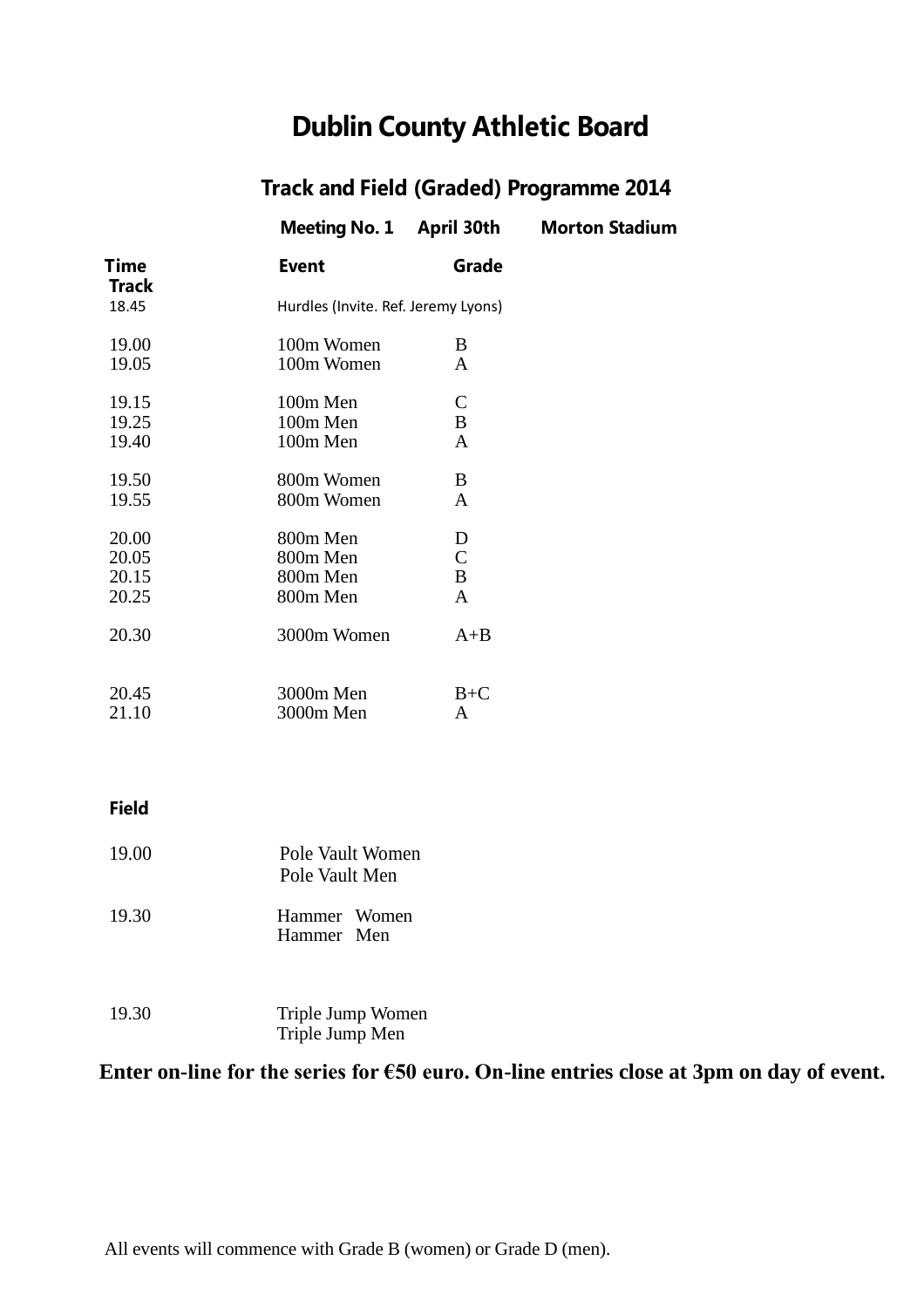# **Dublin Graded & Championship Programme**

| <b>Date</b>                      | <b>Venue</b>                                     | <b>Time</b> |
|----------------------------------|--------------------------------------------------|-------------|
| 30 <sup>th</sup> April           | <b>Morton Stadium</b>                            | 7.00pm      |
| 14 <sup>th</sup> May             | <b>Tallaght Stadium</b>                          | 7.00pm      |
| 28 <sup>th</sup><br><b>May</b>   | <b>Irishtown Stadium</b>                         | 7.00pm      |
| 11 <sup>th</sup><br>June         | <b>Dublin Champs.</b>                            | 7.00pm      |
|                                  | <b>Morton Stadium</b>                            |             |
| $25th$ June                      | <b>Dublin Champs.</b><br><b>Tallaght Stadium</b> | 7.00pm      |
| 9 <sup>th</sup> July             | <b>Irishtown Stadium</b>                         | 7.00pm      |
| 23rd July                        | <b>Morton Stadium</b>                            | 7.00pm      |
| 6 <sup>th</sup><br><b>August</b> | <b>Tallaght Stadium</b>                          | 7.00pm      |
| 20 <sup>th</sup> August          | <b>Irishtown Stadium</b>                         | 7.00pm      |

# **Dublin Open Championships Wednesday 11th and 25th June**

**Championship events: Various- see schedule within**

## **First event 7.00pm**

**All Championship events are for senior men, senior women, masters and junior athletes**

### **Championship entry fee:**

**Each event will be for Senior, Masters, & Juniors, Men and Women**

**10 Euro per single event,**

**8 Euro per event fortwo or more events**

**Graded competition entry fees are as follows:**

**Seniors / Masters : 8 Euro per meeting (on line) Juniors / Juvenile 5 euro per meeting (on line)**

**Series entry fee (on line) Seniors / Masters : 50 Euro**

**Juniors / Juvenile: 35 Euro**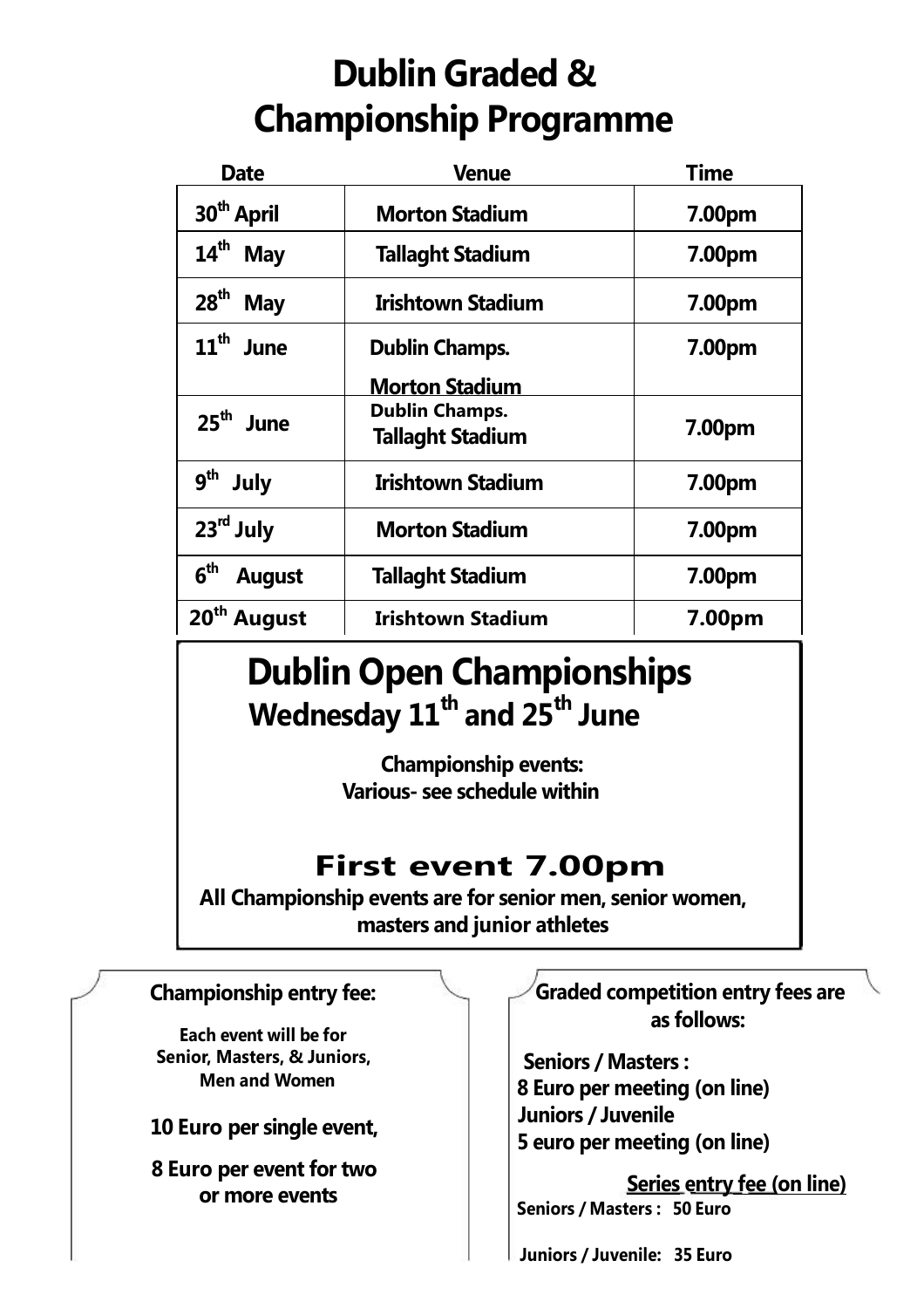### **Track and Field Programme**

|                             | <b>Meeting No. 2</b> | 14 <sup>th</sup> May<br><b>Tallaght Stadium</b> |
|-----------------------------|----------------------|-------------------------------------------------|
| <b>Time</b><br><b>Track</b> | <b>Event</b>         | Grade                                           |
| 19.00                       | 10000 metres         | <b>Dublin Championship</b>                      |
| 19.45                       | 200m Women           | B                                               |
| 19.50                       | 200m Women           | $\mathbf{A}$                                    |
| 19.55                       | 200m Men             | $\mathcal{C}$                                   |
| 20.05                       | 200m Men             | $\bf{B}$                                        |
| 20.10                       | 200m Men             | $\mathbf{A}$                                    |
| 20.30                       | 1500m Women          | B                                               |
| 20.35                       | 1500m Women          | $\mathbf{A}$                                    |
| 20.45                       | 1500m Men            | D                                               |
| 20.55                       | 1500m Men            | $\mathcal{C}$                                   |
| 21.05                       | 1500m Men            | B                                               |
| 21.15                       | 1500m Men            | A                                               |

| <b>Field</b> |                                  |
|--------------|----------------------------------|
| 19.00        | Long Jump Women<br>Long Jump Men |
|              |                                  |

- 19.00 Shot Women Shot Men
- 19.30 High Jump Women High Jump Men

All events will commence with Grade B (women) or Grade D (men).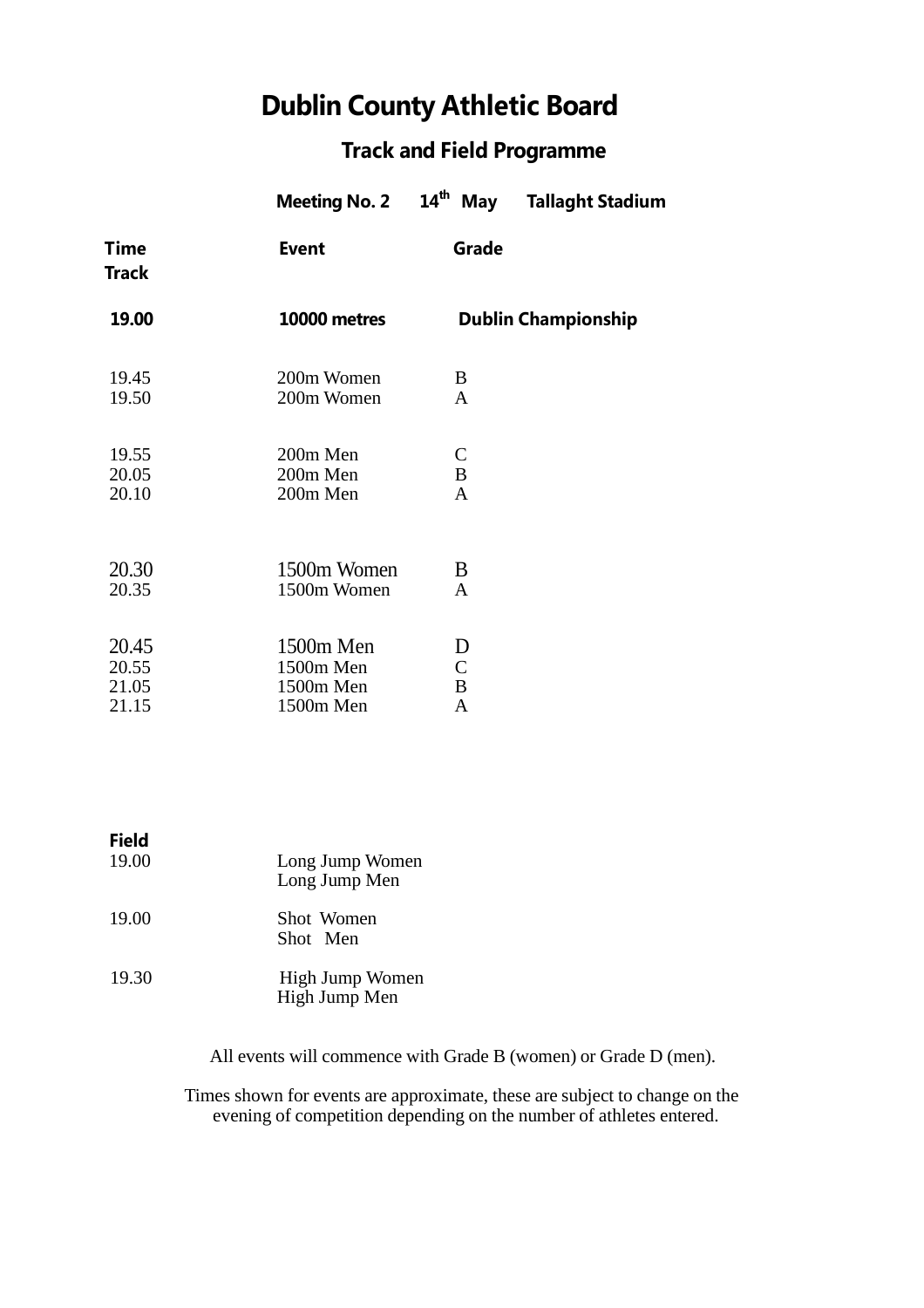### **Track and Field Programme**

|                      | <b>Meeting No. 3</b> | May 28th     | <b>Irishtown Stadium</b> |
|----------------------|----------------------|--------------|--------------------------|
| Time<br><b>Track</b> | <b>Event</b>         | Grade        |                          |
| 19.00                | 400m Women           | B            |                          |
| 19.10                | 400m Women           | A            |                          |
| 19.15                | 400m Men             | $\mathbf C$  |                          |
| 19.25                | 400m Men             | B            |                          |
| 19.35                | 400m Men             | $\mathbf{A}$ |                          |
| 19.45                | 1mile Women          | B            |                          |
| 19.55                | 1mile Women          | A            |                          |
| 20.05                | 1 mile Men           | D            |                          |
| 20.15                | 1mile Men            | $\mathbf C$  |                          |
| 20.25                | 1 mile Men           | B            |                          |
| 20.35                | 1mile Men            | A            |                          |
| 20.45                | 3000m Women          | B&A          |                          |
| 21.00                | 5000m Men            | $\mathsf{C}$ |                          |
| 21.20                | 5000m Men            | B&A          |                          |
| <b>Field</b>         |                      |              |                          |

| 19.15 | Discus Women<br>Discus Men   |
|-------|------------------------------|
| 20.00 | Javelin Women<br>Javelin Men |
| 19.00 | Triple Jump Women            |

Triple Jump Men

All events will commence with Grade B (women) or Grade D (men).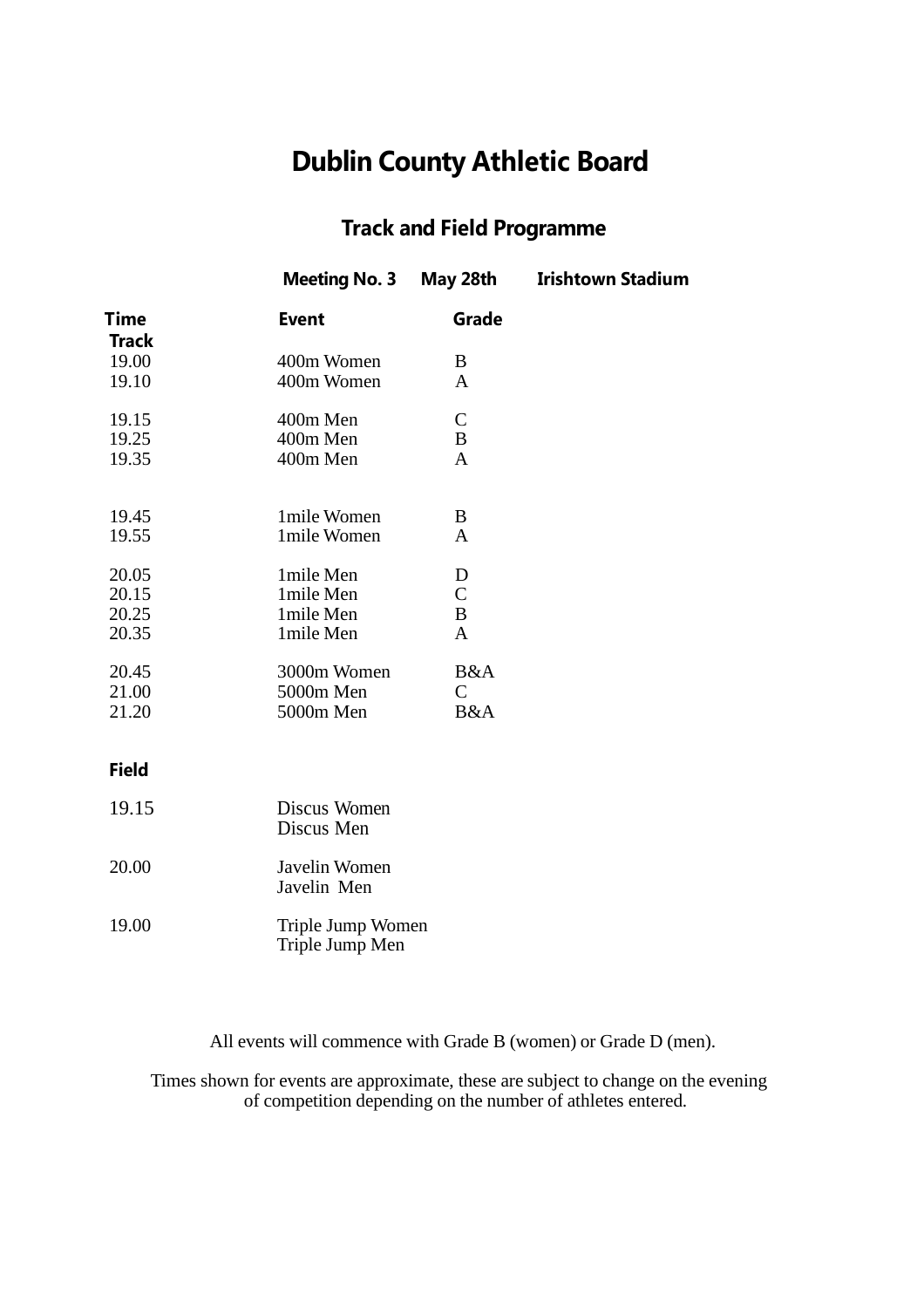### **Track and Field Programme**

| Meeting No. 4 June 11 <sup>th</sup> | <b>Morton Stadium</b> |
|-------------------------------------|-----------------------|
| Day 1: Dublin Championships         |                       |

| Time<br><b>Track</b> | <b>Event</b> | Grade         |              |
|----------------------|--------------|---------------|--------------|
| 19.00                | 100m Women   | B             |              |
| 19.10                | 100m Women   |               | Championship |
| 19.15                | 100m Men     | $\mathsf{C}$  |              |
| 19.25                | 100m Men     | B             |              |
| 19.35                | 100m Men     |               | Championship |
| 19.40                | 400m Women   | B             |              |
| 19.45                | 400m Women   |               | Championship |
| 19.50                | 400m Men     | B             |              |
| 20.00                | 400m Men     |               | Championship |
| 20.05                | 800m Women   | B             |              |
| 20.10                | 800m Women   |               | Championship |
| 20.15                | 800m Men     | D             |              |
| 20.20                | 800m Men     | $\mathcal{C}$ |              |
| 20.30                | 800m Men     | B             |              |
| 20.40                | 800m Men     |               | Championship |

#### **Field All Championship**

- 19.00 Pole Vault Pole Vault
- 19.00 Hammer Women Hammer Men
- 19.30 Long Jump Women Long Jump Men
- 20.15 High Jump Women High Jump Men

All events will commence with Grade B (women) or Grade D (men).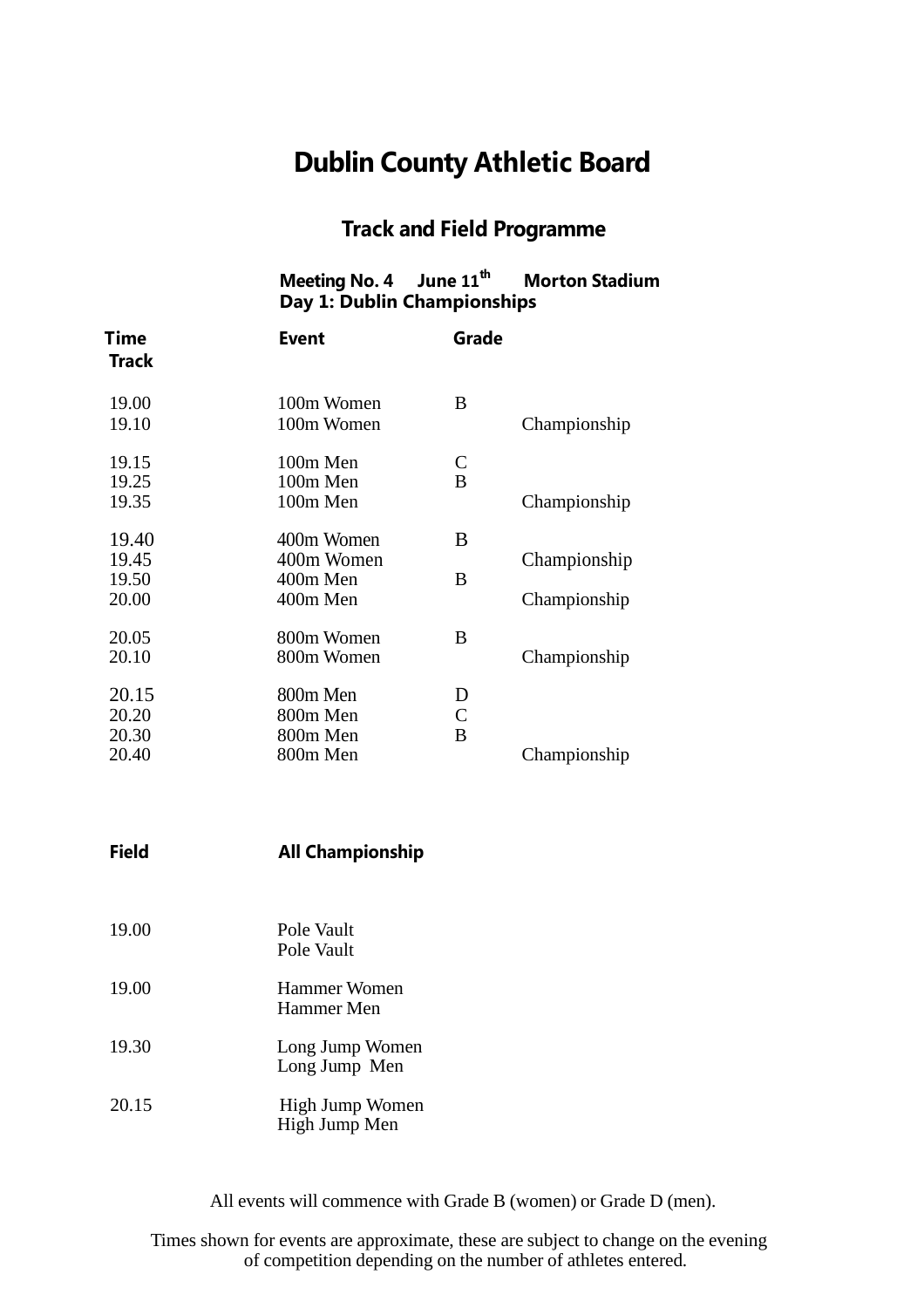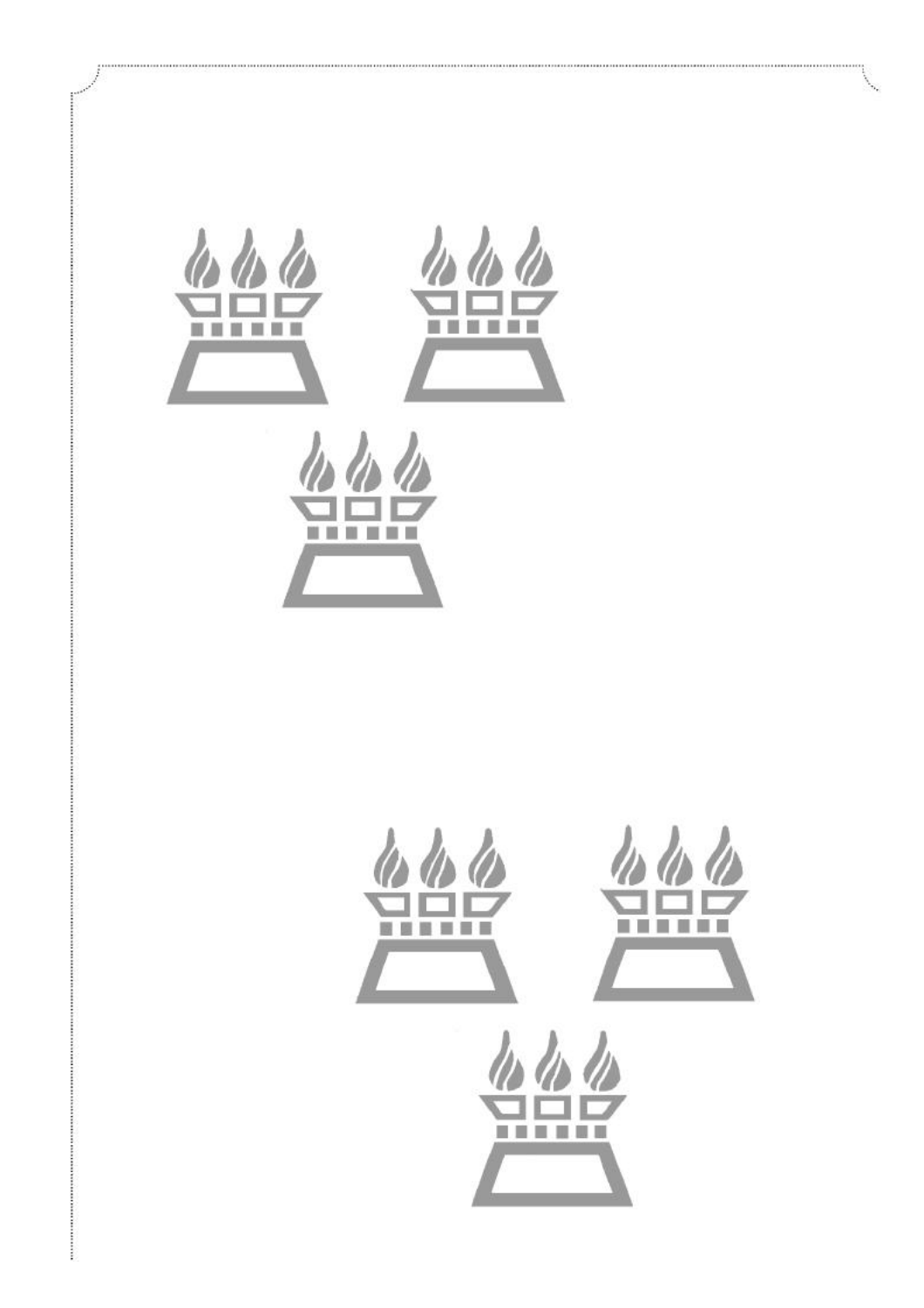### **Track and Field Programme**

|                                  | 25 <sup>th</sup><br><b>Meeting No. 5</b>         | June                           | <b>Tallaght Stadium</b> |
|----------------------------------|--------------------------------------------------|--------------------------------|-------------------------|
| <b>Time</b><br><b>Track</b>      | <b>Event</b>                                     | Grade                          |                         |
| 19.00<br>19.05                   | 200m Women<br>200m Women                         | B                              | Championship            |
| 19.15<br>19.25<br>19.35          | 200m Men<br>200m Men<br>200m Men                 | $\mathcal{C}$<br>B             | Championship            |
| 19.50<br>19.55                   | 1500m Women<br>1500m Women                       | B                              | Championship            |
| 20.05<br>20.10<br>20.20<br>20.30 | 1500m Men<br>1500m Men<br>1500m Men<br>1500m Men | D<br>$\mathcal{C}$<br>$\bf{B}$ | Championship            |
| <b>Field</b>                     | <b>All Championship Events</b>                   |                                |                         |
| 19.30                            | Javelin Women<br>Javelin Men                     |                                |                         |
| 20.30                            | Discus Women<br>Discus Men                       |                                |                         |
| 19.00                            | Triple Jump Women<br>Triple Jump Men             |                                |                         |
| 19.30                            | Shot Putt Women/Men                              |                                |                         |

All events will commence with Grade B (women) or Grade D (men).

The times shown for the events are approximate, these are subject to change on the evening of competition depending on the numbers entered.

.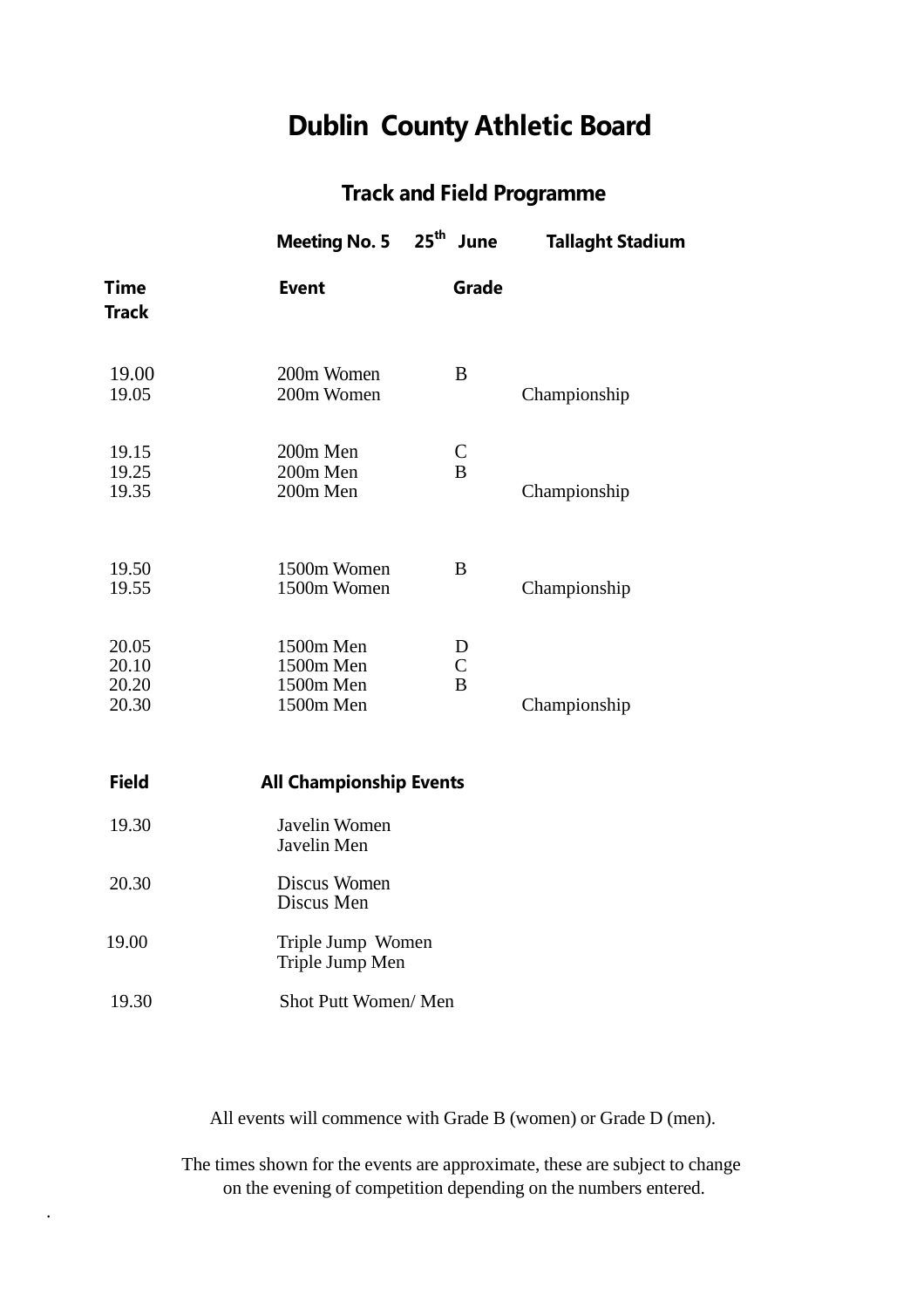### **Track and Field Programme**

|              | <b>Meeting No. 6</b> | July 9 <sup>th</sup> | <b>Irishtown Stadium</b> |
|--------------|----------------------|----------------------|--------------------------|
| Time         | <b>Event</b>         | Grade                |                          |
| <b>Track</b> |                      |                      |                          |
| 19.00        | 400m Women           | B                    |                          |
| 19.05        | 400m Women           | A                    |                          |
| 19.10        | 400m Men             | C                    |                          |
| 19.20        | 400m Men             | B                    |                          |
| 19.30        | 400m Men             | A                    |                          |
| 19.40        | 800m Women           | B                    |                          |
| 19.50        | 800m Women           | A                    |                          |
|              |                      |                      |                          |
| 20.00        | 800m Men             | D                    |                          |
| 20.10        | 800m Men             | $\mathsf{C}$         |                          |
| 20.20        | 800m Men             | B                    |                          |
| 20.30        | 800m Men             | A                    |                          |

#### **Field**

| 19.30 | Discus Women<br>Discus Men       |
|-------|----------------------------------|
| 19.30 | Long Jump Women<br>Long Jump Men |
| 20.00 | High Jump Women<br>High Jump Men |

All events will commence with Grade B (women) or Grade D (men).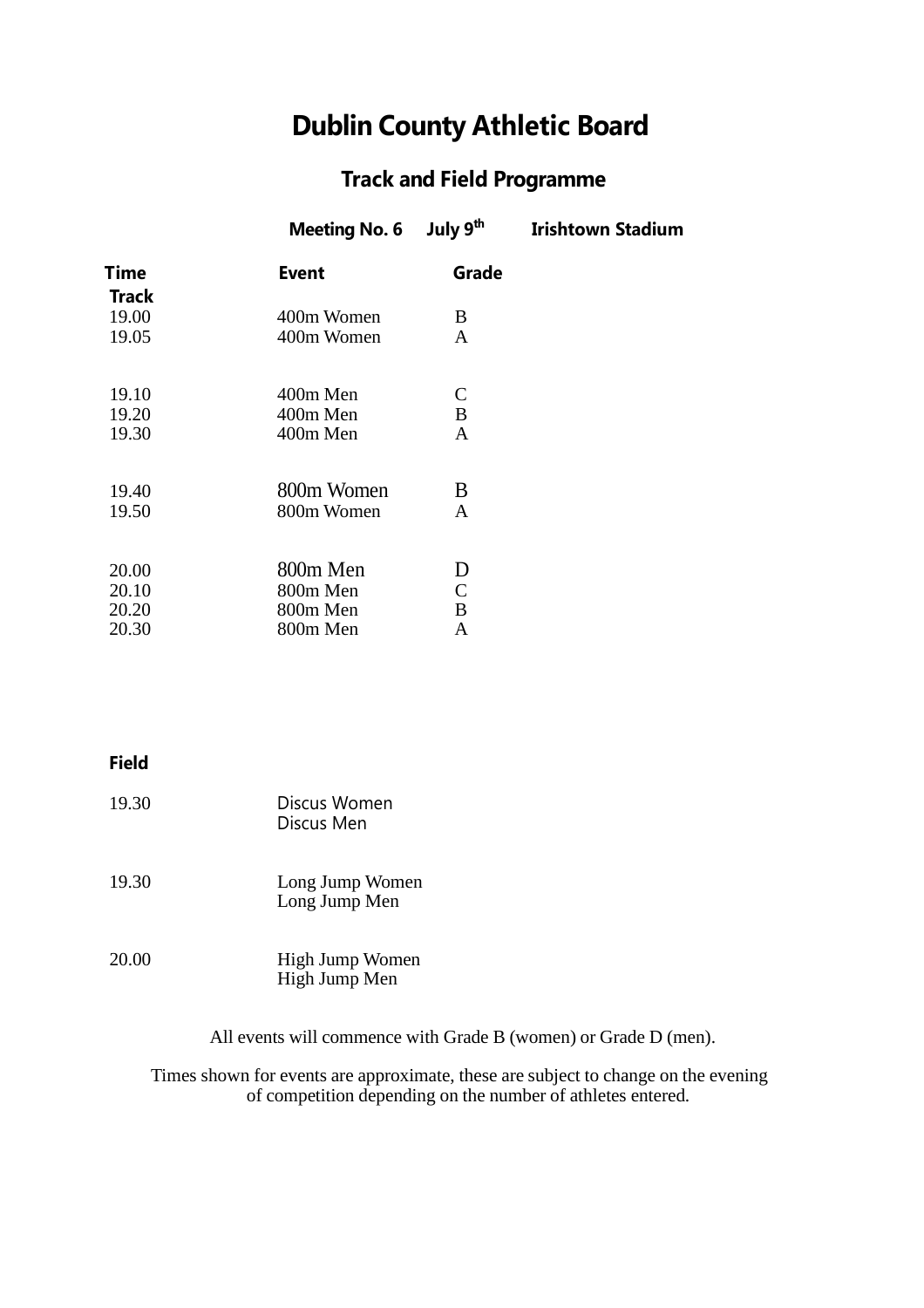### **Track and Field Programme**

|              | <b>Meeting No. 7</b> | July 23 <sup>th</sup> | <b>Santry Stadium</b>    |
|--------------|----------------------|-----------------------|--------------------------|
| <b>Time</b>  | <b>Event</b>         | Grade                 |                          |
| <b>Track</b> |                      |                       |                          |
| 19.00        | 100m Women           | B                     |                          |
| 19.05        | 100m Women           | A                     |                          |
| 19.10        | 100m Men             | C                     |                          |
| 19.20        | $100m$ Men           | B                     |                          |
| 19.30        | 100m Men             | A                     |                          |
| 19.35        | 3000m Women          | B                     |                          |
| 19.45        | 3000m Women          |                       | A (Sponsored Cash Prize) |
| 20.00        | 5000m Men            | B                     |                          |
| 20.20        | 5000m Men            |                       | A (Sponsored Cash Prize) |
|              |                      |                       |                          |
|              |                      |                       |                          |

#### **Field**

| 19.00 | Pole Vault Women<br>Pole Vault Men |
|-------|------------------------------------|
| 19.00 | Hammer Women<br>Hammer Men         |

19.30 Shot Women Shot Men

All events will commence with Grade B (women) or Grade D (men).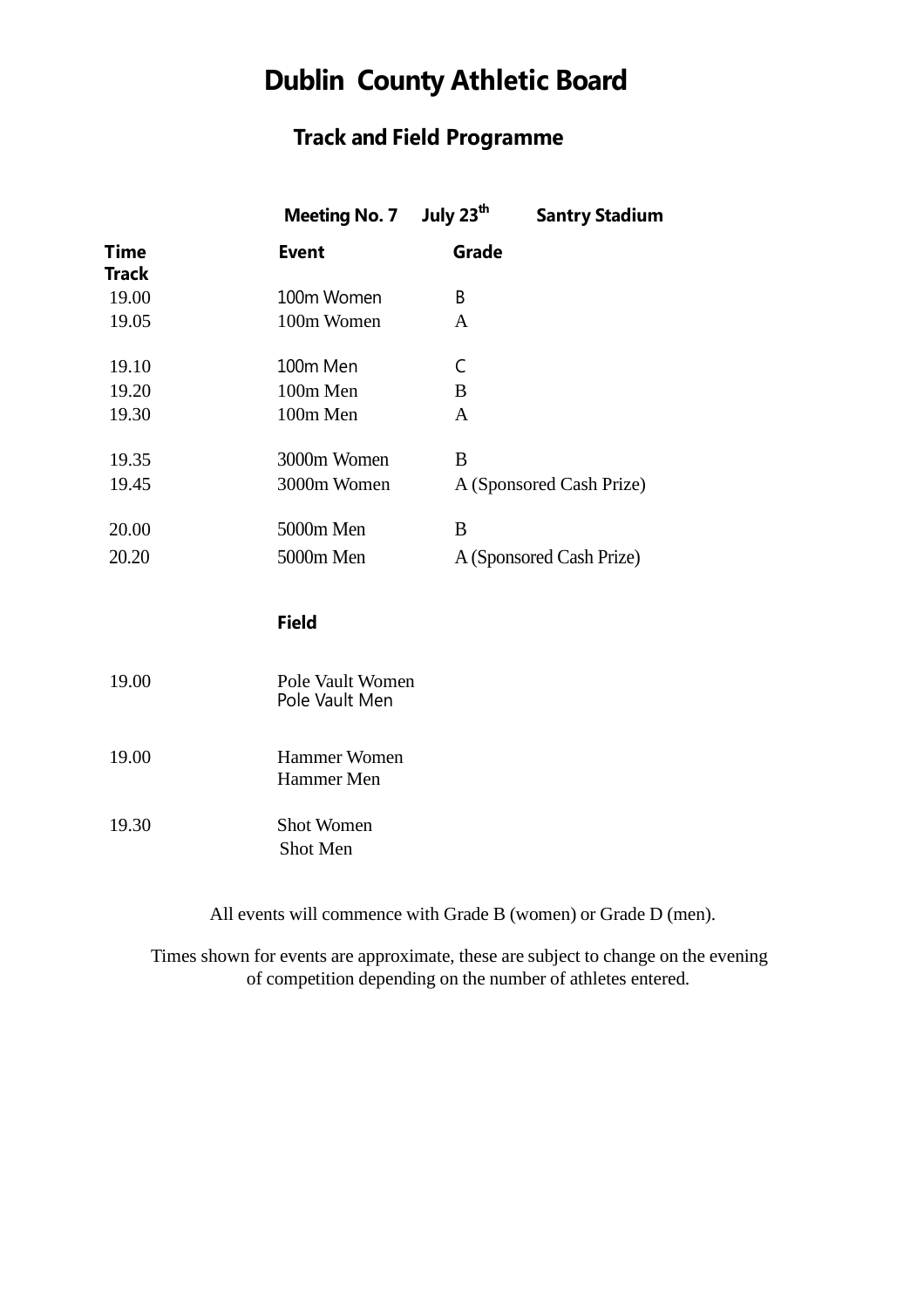## **Track and Field Programme**

|                      | <b>Meeting No. 8</b> | August 6 <sup>th</sup> | <b>Tallaght Stadium</b> |
|----------------------|----------------------|------------------------|-------------------------|
| Time<br><b>Track</b> | <b>Event</b>         | Grade                  |                         |
| 19.00                | 200m Women           | B                      |                         |
| 19.05                | 200m Women           | A                      |                         |
| 19.10                | 200m Men             | $\mathsf{C}$           |                         |
| 19.20                | 200m Men             | B                      |                         |
| 19.30                | 200m Men             | A                      |                         |
| 19.40                | 1500m Women          | B                      |                         |
| 19.50                | 1500m Women          | A                      |                         |
|                      |                      |                        |                         |
| 20.00                | 1500m Men            | D                      |                         |
| 20.10                | 1500m Men            | $\mathsf{C}$           |                         |
| 20.20                | 1500m Men            | B                      |                         |
| 20.30                | 1500m Men            | A                      |                         |
|                      |                      |                        |                         |

#### **Field**

19.10 Long Jump Women Long Jump Men

19.30 Javelin Women Javelin Men

All events will commence with Grade B (women) or Grade D (men)

Times shown for events are approximate, these are subject to change on the evening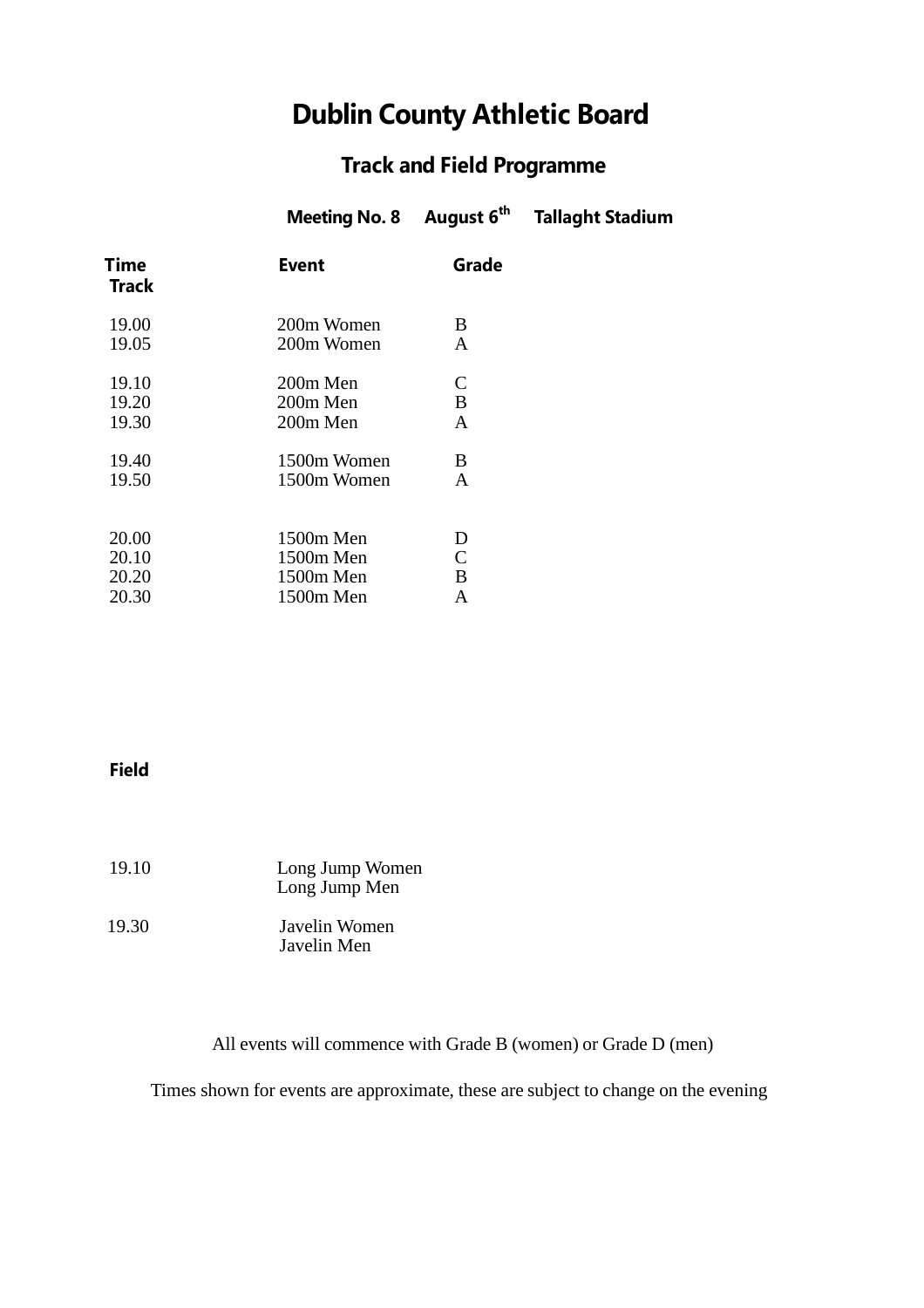### **Track and Field Programme**

| <b>Meeting No. 9</b> |  |  |
|----------------------|--|--|
|----------------------|--|--|

**Meeting No. 9 August 20thth Irishtown Stadium**

| Time<br><b>Track</b> | <b>Event</b> | Grade          |
|----------------------|--------------|----------------|
| 19.00                | 400m Women   | B              |
| 19.05                | 400m Women   | A              |
| 19.10                | 400m Men     | $\overline{C}$ |
| 19.15                | 400m Men     | B              |
| 19.25                | 400m Men     | A              |
| 19.40                | 800m Women   | B              |
| 19.50                | 800m Women   | A              |
| 20.00                | 800m Men     | D              |
| 20.10                | 800m Men     | C              |
| 20.20                | 800m Men     | B              |
| 20.30                | 800m Men     | A              |
|                      |              |                |

#### **Field**

| 19.30 | Discus Women |
|-------|--------------|
|       | Discus Men   |
|       |              |

| 20.00 | High Jump Women |
|-------|-----------------|
|       | High Jump Men   |

All events will commence with Grade B (women) or Grade D (men).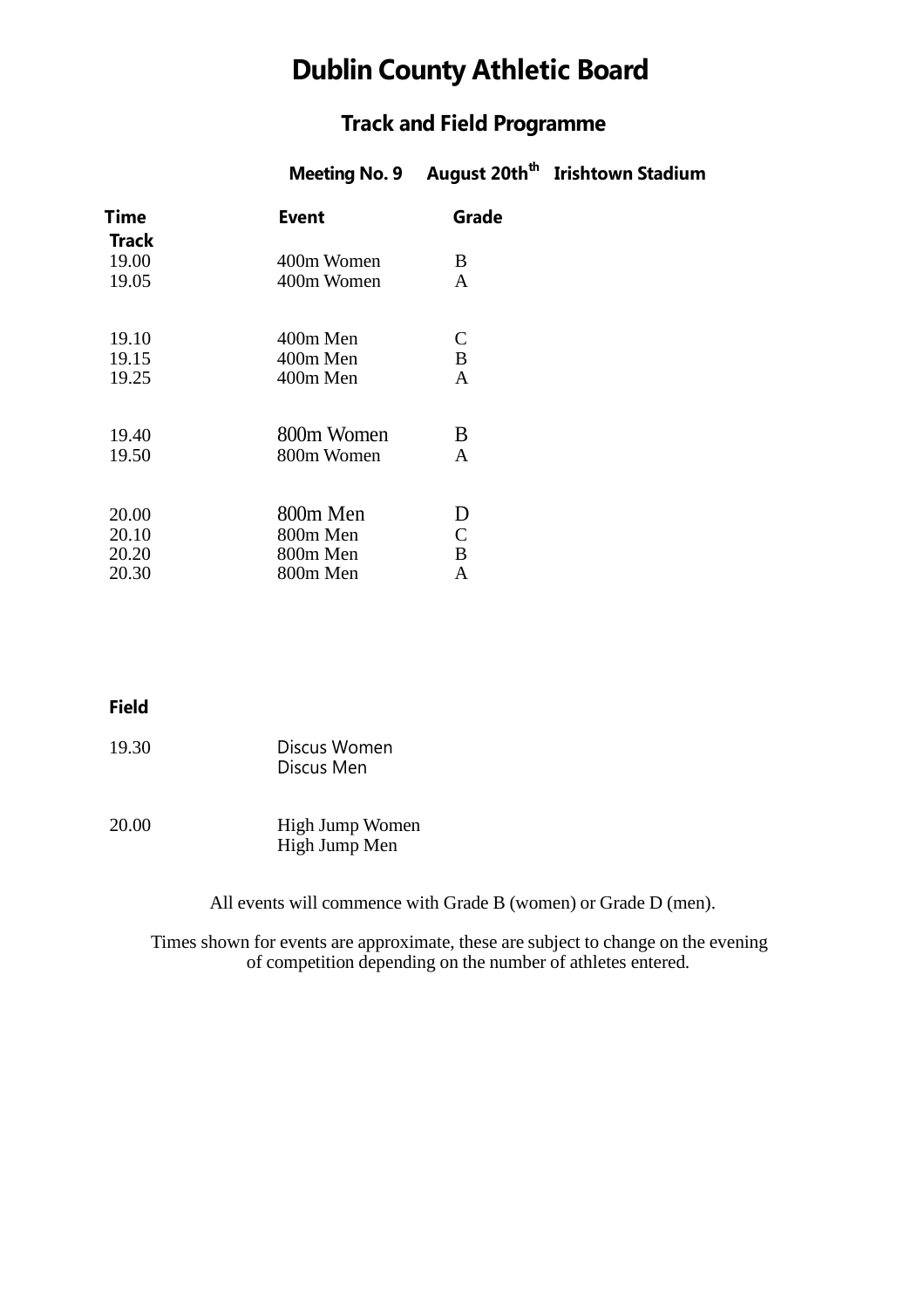## Graded Track and Field Competition **WHAT TO DO AND WHAT NOT TO DO**

A condition of your entry being accepted by the Dublin County Athletic Board is that at all times you will abide by the rules applicable to the Graded series.

### 1. **ATHLETES MUST BE 16 YEARS OF AGE (In the year) TO COMPETE IN THE GRADED COMPETITIONS.**

- 2. All clubs are expected to provide at LEAST TWO OFFICIALS for the duration of each meeting. All officials are asked to check in at the registration room.
- 3. Entry forms must be fully completed, i.e. name, club and registration number etc.
- 4. Entries without registration numbers and fees will not be accepted.

#### 5. **CLUB COLOURS MUST BE WORN IN ALL GRADED AND C'SHIP COMPETITION**

- 6. Competitors who enter for the series should retain their number throughout the series. One night numbers must not be worn for a second meeting.
- 7. Athletes must check in at least 30 minutes before event start time.
- 8. Athletes must first fill in the registration form for each meeting

#### 9. **Each athlete must fill in their number, name and club on the event card provided. IF YOU ARE NOT LISTED ON THE EVENT CARD (Start sheet) YOU ARE NOT BE ENTERED FOR THE EVENT.**

- 10. Athletes may compete in more than one event in the competition, at no extra cost.
- 11. Events will be run in grade order, women before men, starting with grade 'B' for women and grade 'D' for men. If development races are included, they will be run before the graded events.
- 12. Additional events, i.e. relays, hurdles or special events will be included in any meeting if a request is made to the Competition Secretary in reasonable time (at least two weeks before the meeting). [omcloughlin@hotmail.com](mailto:omcloughlin@hotmail.com) (Owen)
- 13. The organisers may, at their own discretion, bring forward the start time of any event.
- 14. In the interest of safety, those throwing the hammer must be capable of at least one turn.
- 15. All athletes must be registered with A.A.I and may be asked to produce a registration card.
- 16. Please enter on-line to assist with admin. on the night. Late penalty for 'on the night' entries.

#### **Electronic timing will be in operation at each meeting**